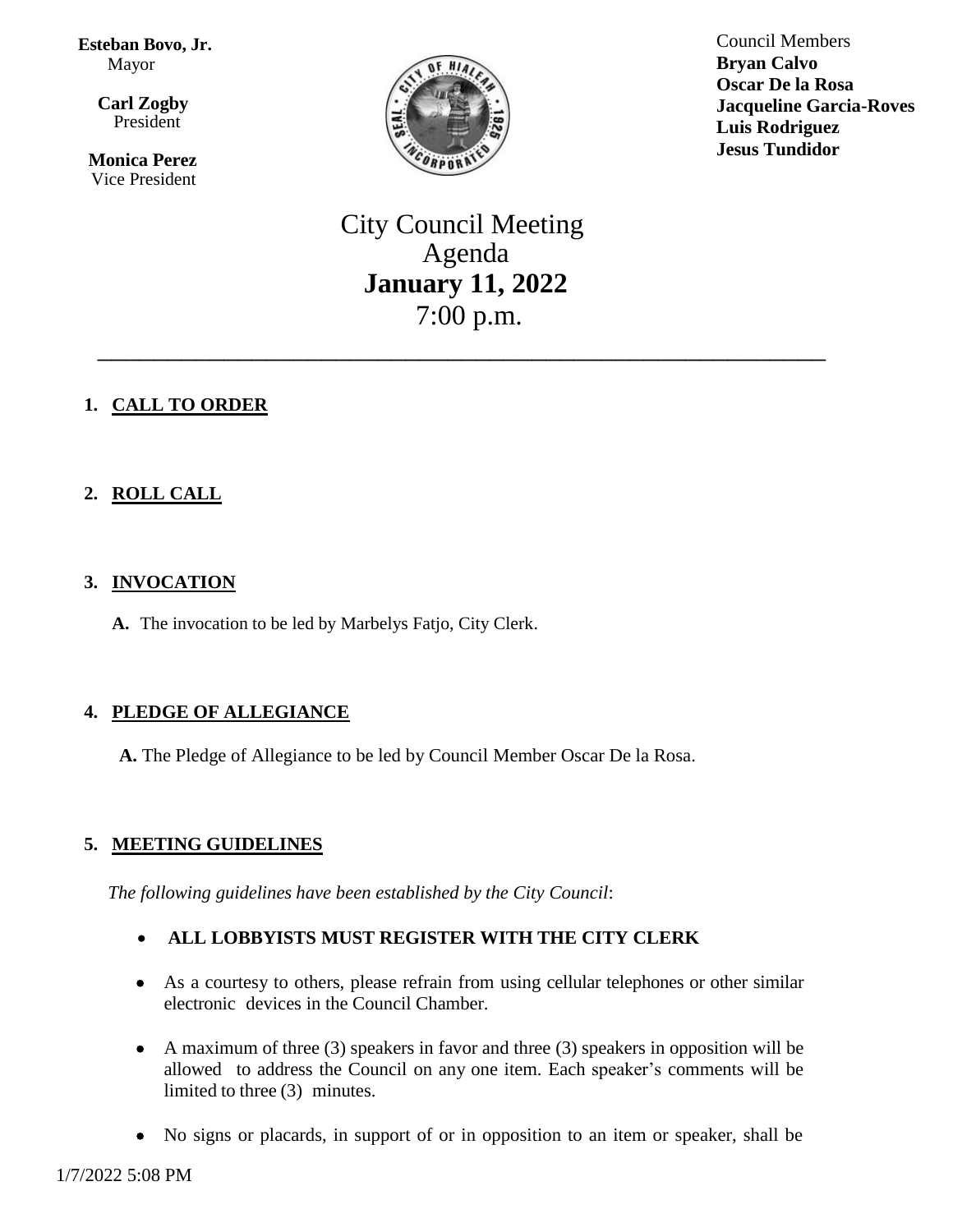permitted within the Council Chamber.

- Any person, whether participating via the web platform, telephonic conferencing or physical presence at City Hall, interested in making comments or posing questions on matters of public concern or on any item on the agenda, may do so during the meeting.
- Members of the public may address the City Council on any item pertaining to City business during the Comments and Questions portion of the meeting. A member of the public islimited to one appearance before the CityCouncil and the speaker's comments will be limited to three (3) minutes.
- The public can view public meetings on the City's Facebook page  $(QCity of Hiale)$ .
- Members of the public may hear the meeting live through telephonic conferencing using any telephone or cellular phone service. A smart device or computer are not necessary to participate in the meeting if you join by phone.
- All persons participating via the web platform will be muted during the meeting until called upon to be heard. Participation through Zoom requires a computer or smart mobile device with a microphone and web camera. The participant may elect to participate in the meeting using audio only or appear through both audio and video. The video function of all participants appearing through video will be turned off until called upon to be heard.

## **6. PRESENTATIONS**

**A. Jorge Lazo** addresses the Mayor and City Council regarding the theater production "Los Toxicos" at Goodlet Theater on January 22, 2022.

(MAYOR BOVO)

# **7. COMMENTS AND QUESTIONS**

## **8. ANNOUNCEMENT OF AMENDMENTS/CORRECTIONS TO THE AGENDA**

## **9. CONSENT AGENDA**

1/7/2022 5:08 PM *All items listed under Consent Agenda with letter designations are considered routine and will be enacted* by one motion. There will be no separate discussion of these items unless a Council Member, the Mayor or a resident so requests, in which case the item will be removed from the consent agenda and considered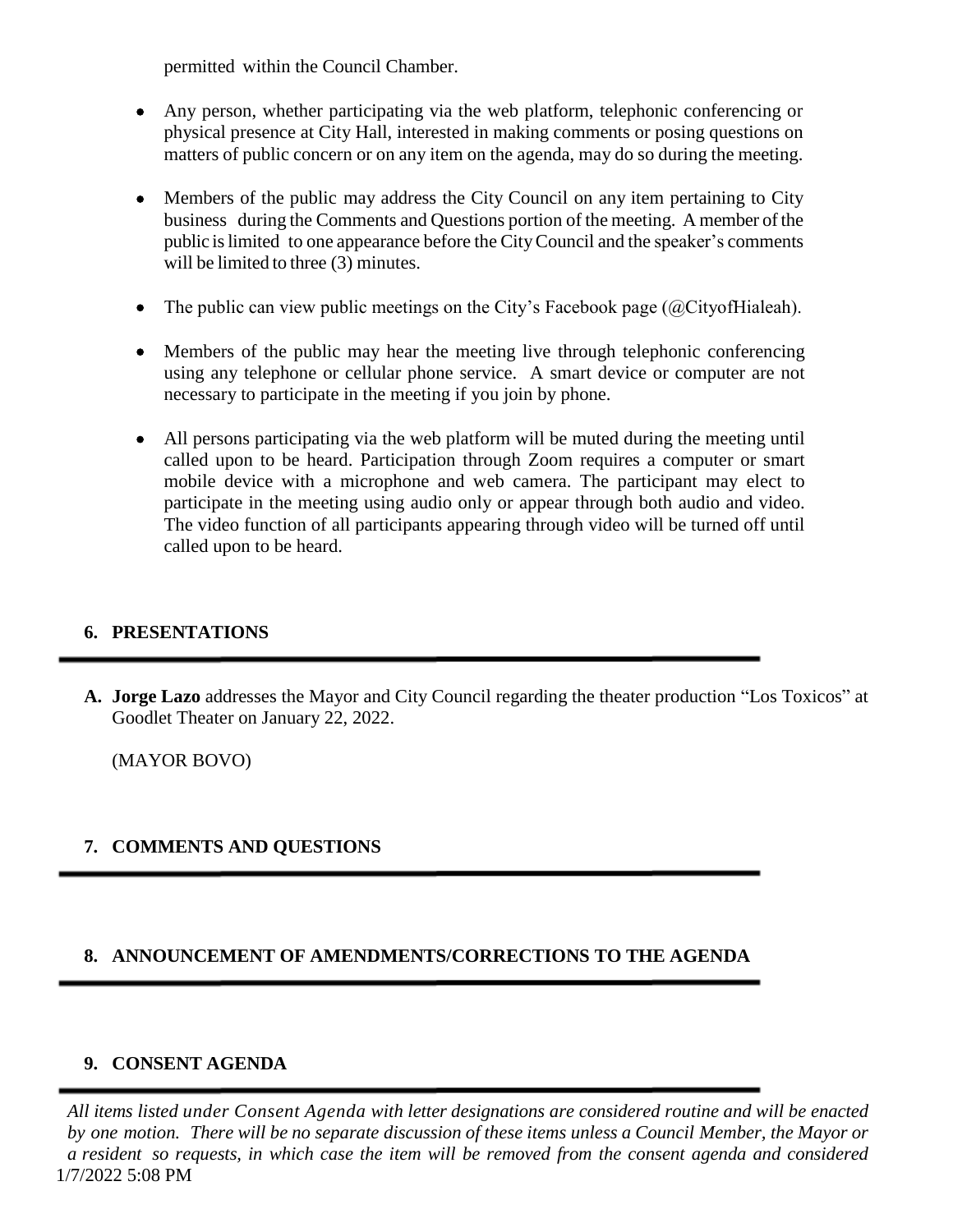#### *along with the regular order of business.*

**A.** Request permission to approve the minutes of the City Council Meeting held on December 14, 2021.

### (OFFICE OF THE CITY CLERK)

**B.** Report of Scrivener's Error – On December 14, 2021, the City Council approved Consent Item O, approving an increase to Purchase Order No. 2022-132, by an additional \$25,000.00, for renovations and cleaning services necessary to prepare affordable housing vacant rental units for rental. However, Purchase Order No. 2022-132, issued to Action Cleaning Services, is for janitorial services at City Hall. The item was approved with the incorrect purchase order number. The item is being amended to reflect the correct purchase order number as *2022-137*, issued to Action Cleaning Services, for the cleaning of affordable housing apartments.

### (CONSTRUCTION AND MAINTENANCE DEPARTMENT)

**C.** Request permission to waive competitive bidding, since it is advantageous to the City in that this vendor is the sole source distributor for Federal Signal Corporation Emergency Products in Miami-Dade County for all equipment used by city, state or federal agencies, and issue a purchase order to Rainbow Window Tinting, Inc, doing business as Rainbow Emergency Equipment, for the purchase and installation of emergency equipment for the Hialeah Fire Department vehicles and fire trucks, in a total cumulative amount not to exceed \$22,000.00. The funding for this expenditure is to be charged to the Fire Rescue Transportation – Repair & Maintenance - Vehicles Account No. 109.2000.522.463.

#### (FIRE DEPARTMENT)

**D.** Request permission to utilize Lake County Contract No. 17-0606H – *Fire Equipment, Parts, Supplies and Services*, effective through June 30, 2022, and issue a purchase order to Municipal Equipment Company, LLC, for the purchase of fire suppression foam, in a total cumulative amount not to exceed \$20,000.00. The funding for this expenditure is to be charged to the Fire Rescue Transportation Fund – Capital Outlay - Equipment Account No. 109.2000.522.640.

#### (FIRE DEPARTMENT)

**E.** Request permission to utilize Lake County Contract No. 17-0606H – *Fire Equipment, Parts, Supplies and Services*, effective through June 30, 2022, and issue a purchase order to Municipal Equipment Company, LLC, for the purchase of firefighting hose, tools and equipment, in a total cumulative amount not to exceed \$15,000.00. The funding for this expenditure is to be charged to the Fire Rescue Transportation Fund – Capital Outlay - Equipment Account No. 109.2000.522.640.

#### (FIRE DEPARTMENT)

**F.** Request permission to waive competitive bidding, since it is advantageous to the City, and increase Purchase Order No. 2022-656, issued to Federal Security of America, L.L.C., for security services and guards at the Triangle Park (Christmas Park), by an additional amount of \$6,000.00, for a total cumulative amount not to exceed \$21,000.00. The funding for this expenditure is to be charged to the General Fund - Contractual Services Account No. 001.1000.521.340.

(COMMUNICATIONS AND SPECIAL EVENTS DEPARTMENT)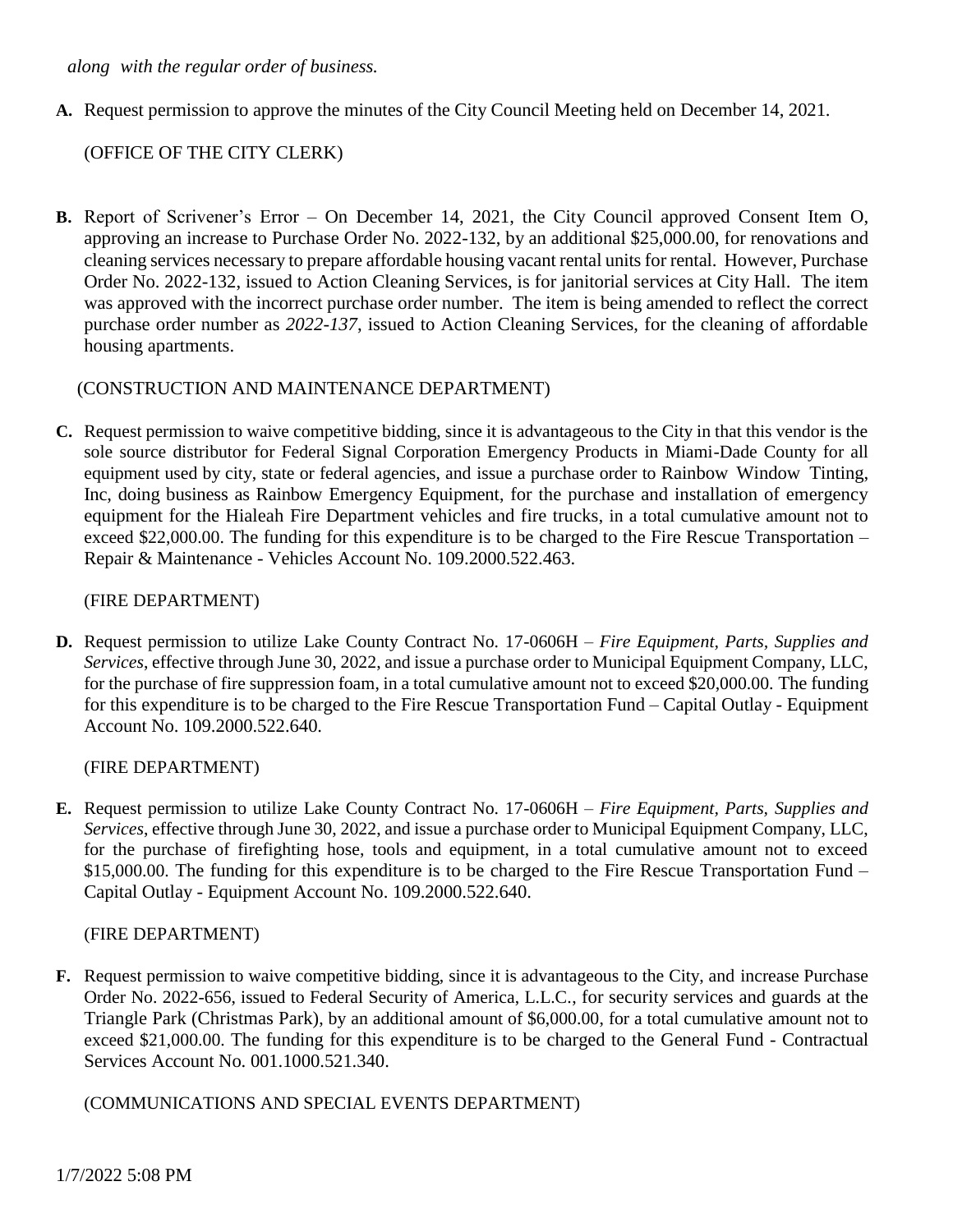**G.** Request permission to issue a purchase order to Synthetic Turf Resources Corporation, secondary vendor selected by the vendor under contract with the City for the purchase of materials and installation of new synthetic turf for Milander Park Ted Hendrick Stadium, APT Acquisition Construction Corp., doing business as AstroTurf, contract which contains an Owner Direct Purchasing Clause requiring the City to set up accounts with AstroTurf's selected vendors for the purchase of synthetic turf, rubber infill and any specialty items, to purchase turf materials from Syntetic Turf Resources Corporation, in the amount of \$170,111.57, cost that will be deducted from the expense amount approved by the City Council for AstroTurf and reallocated to a new purchase order issued to Syntetic Turf Resources Corporation. On May 26, 2021, the City Council approved issuing a purchase order to APT Acquisition Construction Corp., doing business as AstroTurf, for the purchase of materials and installation of new synthetic turf for Milander Park Ted Hendrick Stadium, in a total cumulative amount not to exceed \$361,517.00, amount which will not change with the approval of this request. The funding for this expenditure is to be charged to the Parks, Recreation and Open Spaces – Capital Outlay - Infrastructure Account No. 342.3130.572.630.

### (DEPARTMENT OF PARKS AND RECREATION)

**H.** Request permission to award Hialeah Invitation to Bid No. 2021/22-3230-00-003 – *Milander Center Landscaping Rooftop Terrace Planters,* to VisualScape, Inc., sole bidder, in the amount of \$57,405.00, and further request a ten percent contingency in the amount of \$5,740.00 to cover the cost of any unforeseen issues that may arise during the performance of the work, for a total cumulative expense amount not to exceed \$63,145.00. The funding for this expenditure is to be charged to the General Fund – Capital Outlay - Building Account No. 001.3140.574.620 after a transfer of funds from the General Fund - Capital Outlay Building Account No. 001.8500.519.620.

### (CONSTRUCTION AND MAINTENANCE DEPARTMENT)

**I.** Request permission to utilize Lake County Florida Contract No. 17-0606L - *Fire Equipment Parts – Supplies – Service,* effective through June 30, 2022, and issue a purchase order to Ten-8 Fire & Safety LLC, doing business as Ten-8 Fire Equipment, for the purchase of factory authorized tools, parts and equipment, in a total cumulative amount not to exceed \$25,000.00. The funding for this expenditure is to be charged to the Fire Rescue Transportation Fund - Capital Outlay - Equipment Account No. 109.2000.522.640.

(FIRE DEPARTMENT)

**J.** Request permission to utilize Sourcewell Contract No. 121219-SHW– *Paint with Related Supplies,* effective through January 15, 2024, and issue a purchase order to The Sherwin-Williams Company, for the purchase of paint with related supplies, in a total cumulative amount not to exceed \$30,000.00, to be allocated through various City departments. The City department utilizing the service from this vendor will provide the funding for this expenditure.

### (PURCHASING DIVISION)

- **K.** Request permission to waive competitive bidding, since it is advantageous to the City considering the vendor's competitive pricing, inventory and proximity to the City's facilities, and increase the following two purchase orders:
	- (1) Purchase Order No. 2022-142, by an additional amount of \$25,000.00, for the Construction and Maintenance Department
	- (2) Purchase Order No. 2022-234, by an additional amount of \$10,000.00, for Affordable Housing,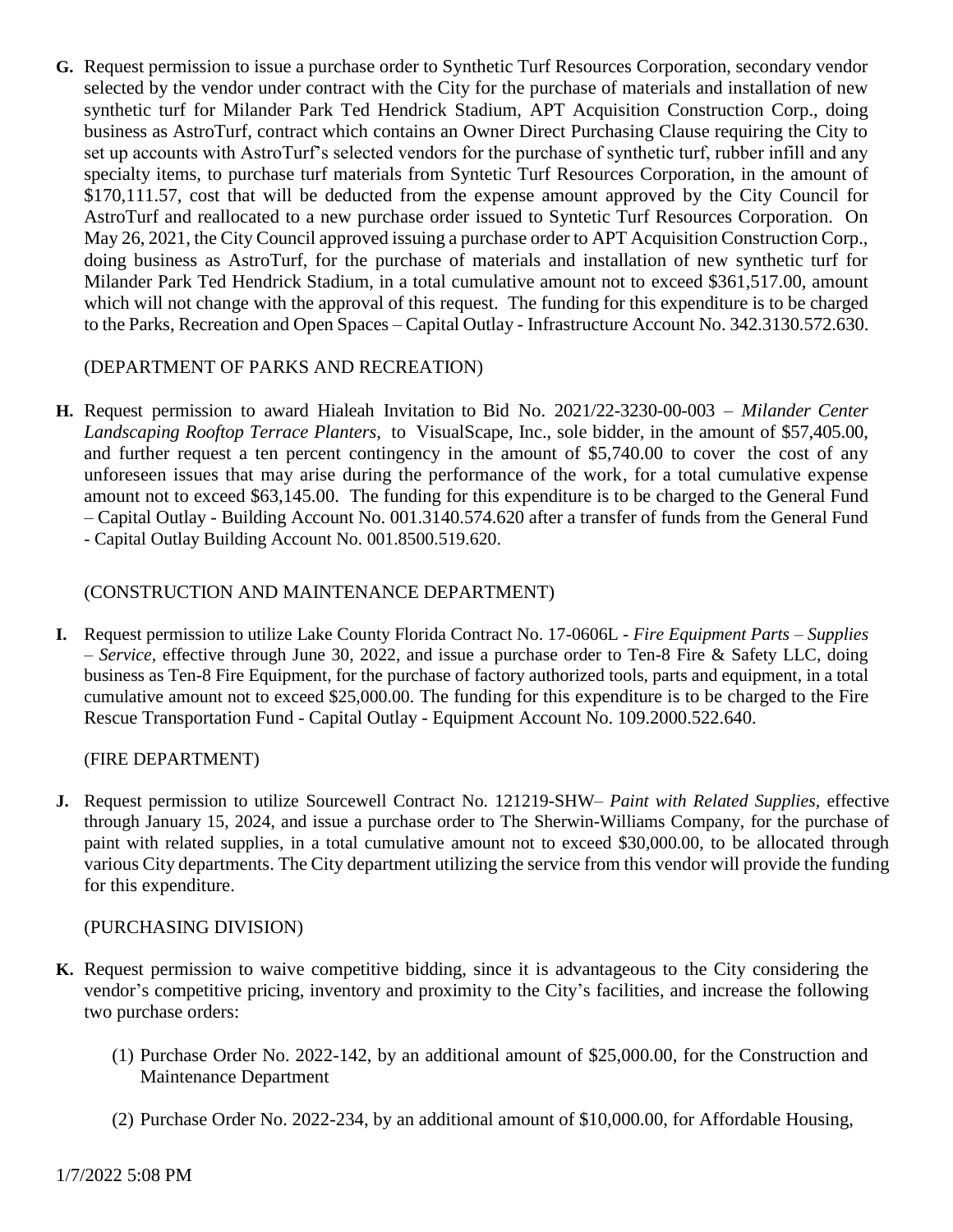both purchase orders issued to South Florida Appliance, Inc., for the purchase of appliances, parts and related components due to the influx the City has experienced in vacant rental units as a result of COVID-19, for a new total cumulative expense amount not to exceed \$50,000.00*,* of which \$32,500.00 is the total for Purchase Order No. 2022-142 and \$17,500.00 is the total for Purchase Order No. 2022-234. The funding for this expenditure is to be charged to the General Fund – Inventory – Construction  $\&$ Maintenance Account No. 001.0000.141.150.

## (CONSTRUCTION AND MAINTENANCE DEPARTMENT)

**L.** Request permission to waive competitive bidding, since it is advantageous to the City in that this vendor was recommended by the City's Selection Committee for engineering services in response to Request for Qualifications No. 2009/10-9500-00-007 – *General Consultants for Engineering and Architectural Services*  which was approved by the City Council on June 8, 2010 and expired in 2018, and issue a purchase order to Hazen and Sawyer, P.C., for additional permitting services for Phase 2 Pump Station Improvement Program needed in order to certify several pump stations recently completed, consisting of revising the design of the 16-inch trunk main to relocate the line due to its proximity to the Gratigny Expressway, in a total cumulative amount not to exceed \$34,923.00. The funding for this expenditure is to be charged to the Water & Sewer Division Fund – Professional Services Account No. 450.9520.533.310.

### (DEPARTMENT OF PUBLIC WORKS)

**M.** Request permission to issue a purchase order to Hazen and Sawyer, P.C., vendor recommended by the City's Selection Committee for engineering services in response to Request for Qualifications No. 2009/10-9500-00- 007 – *General Consultants for Engineering and Architectural Services* which was approved by the City Council on June 8, 2010 and expired in 2018, for the annual update of the GIS based water and sewer atlas required by DERM, in a total cumulative amount not to exceed \$34,454.00. The funding for this expenditure is to be charged to the Water & Sewer Division Fund – Professional Services Account No. 450.9520.533.310.

### (DEPARTMENT OF PUBLIC WORKS)

**N.** Request permission to waive competitive bidding, since it is advantageous to the City in that this vendor completed the laminate flooring for the records section at the main police station and in order to match this flooring for the hallways and offices, the department utilized the same vendor, and increase Purchase Order No. 2022-687, issued to NSJ Floor Supply Inc., for the purchase of laminate flooring supplies for the hallways and offices located on the first floor of the police main station, by an additional amount of \$12,943.60, for a total cumulative amount not to exceed \$21,817.06. The funding for this expenditure is to be charged to the General Fund - Repair & Maintenance - Building Account No. 001.1000.521.461.

### (CONSTRUCTION AND MAINTENANCE DEPARTMENT)

**O.** Proposed resolution approving the purchase of a Property Insurance Policy with Affiliated FM (Factory Mutual) through Keen, Battle, Mead & Company, pursuant to the insurance proposal dated December 3, 2021 prepared by Timothy A. Battle, attached as Exhibit A, for coverage from December 27, 2021 to December 27, 2022, in an estimated amount not to exceed \$669,058.00 for the Hialeah Reverse Osmosis Water Treatment Plant, of which Miami-Dade County will reimburse the City for its 50% share; and providing for an effective date.

### (RISK MANAGEMENT)

**P.** Proposed resolution approving a specific appropriation in the amount of \$63,145.00 from the General Fund General Government Capital Building Account No. 001.8500.519620 to Milander Capital Building Account

### 1/7/2022 5:08 PM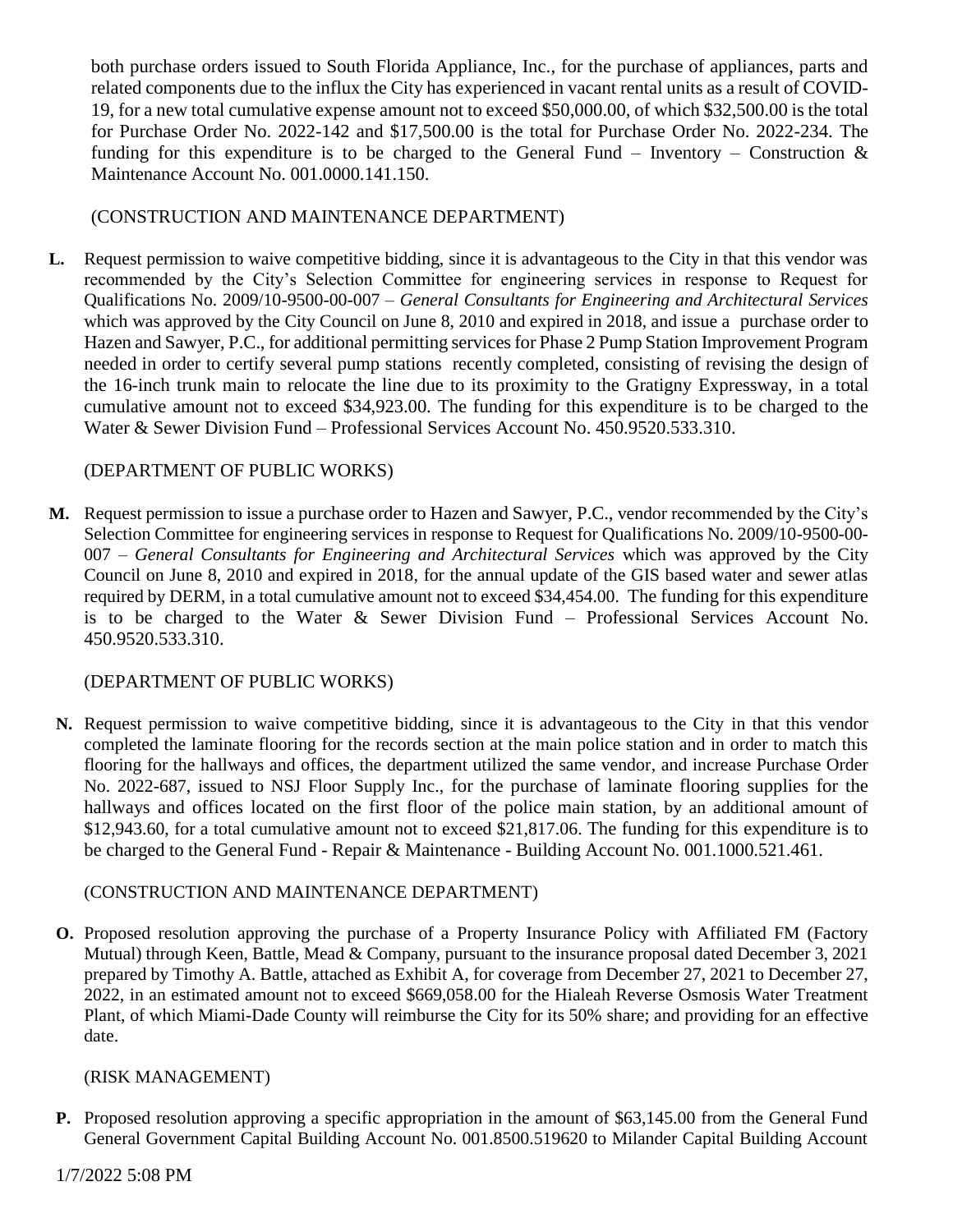No. 001.3140.574620 to fund the purchase of landscape-rooftop terrace planters pursuant to Invitation to Bid No: 2021-22-3230-00-003; and providing and effective date.

## (OFFICE OF MANAGEMENT AND BUDGET)

**Q.** Proposed resolution approving the purchase of several policies of insurance through Keen, Battle, Mead & Company pursuant to the insurance proposal dated December 3, 2021 prepared by Timothy A. Battle, attached as Exhibit A, insuring the Department of Water and Sewers' buildings, distribution system and computers from damage, theft and casualty in an amount not to exceed \$79,610; and including commercial general liability for Milander Center in an amount not to exceed \$25,000.00, from December 27, 2021 to December 27, 2022; and providing for an effective date.

## (RISK MANAGEMENT)

**R.** Proposed resolution accepting an American Rescue Plan Act (ARPA) grant in the amount of \$42,600.00 on a reimbursement basis, from the Institute of Museum and Library Services (IMLS) for the fiscal year 2021-2022, pursuant to the project proposal attached as Exhibit "1".

## (LIBRARY)

**S.** Request permission to utilize NASPO Value Point Contract No. 43211500-WSCA-15-ACS - *Computer Equipment, Peripherals and Services*, effective through July 31, 2022, and issue a purchase order to Lenovo (United States) Inc., for the purchase of equipment and services for the City's dispatch center, in a total cumulative amount not to exceed \$77,699.40. The funding for this expenditure is to be charged to the E-911 Wireless Fund - Capital Outlay - Equipment Account No. 124.1500.521.640.

## (INFORMATION TECHNOLOGY DEPARTMENT)

**T.** Request permission to waive competitive bidding, since it is advantageous to the City, and issue a purchase order to Foxhire, LLC, for the continuation of temporary employment services provided to the City for seven (7) full-time City Council Aides, in a total cumulative amount not to exceed \$315,328.88. The funding for this expenditure is to be charged to the General Fund - Professional Services Account No. 001.0220.512310.

# (HUMAN RESOURCES DEPARTMENT)

**U.** Request permission to waive competitive bidding, since it is advantageous to the City in that the City has been conducting business with the vendor for over fifteen (15) years and the vendor always maintains a large quantity of the silkscreened polos and Class-A dress uniforms with the department's logo in stock ready for immediate delivery for the City if needed, and issue two (2) purchase orders to All Uniform Wear Corp., the first purchase order in the amount of \$40,000.00, for the purchase of uniforms for fire personnel, and the second purchase order in the amount of \$5,000.00, for the purchase of uniforms for dispatch personnel, for a total cumulative expense amount not to exceed \$45,000.00. The funding for the first purchase order in the amount of \$40,000.00 is to be charged to the Fire Rescue Transportation Fund – Uniforms & Clothing Allowance Account No.109.2000.522.525, and the second purchase order in the amount of \$5,000.00 is to be charged to the General Fund - Uniforms & Clothing Allowance Account No. 001.1500.520.525.

## (FIRE DEPARTMENT)

**V.** Request permission to issue a purchase order to Tidal Basin Government Consulting, LLC, vendor under contract with the City for emergency management administrative support services, for payment of the following invoices: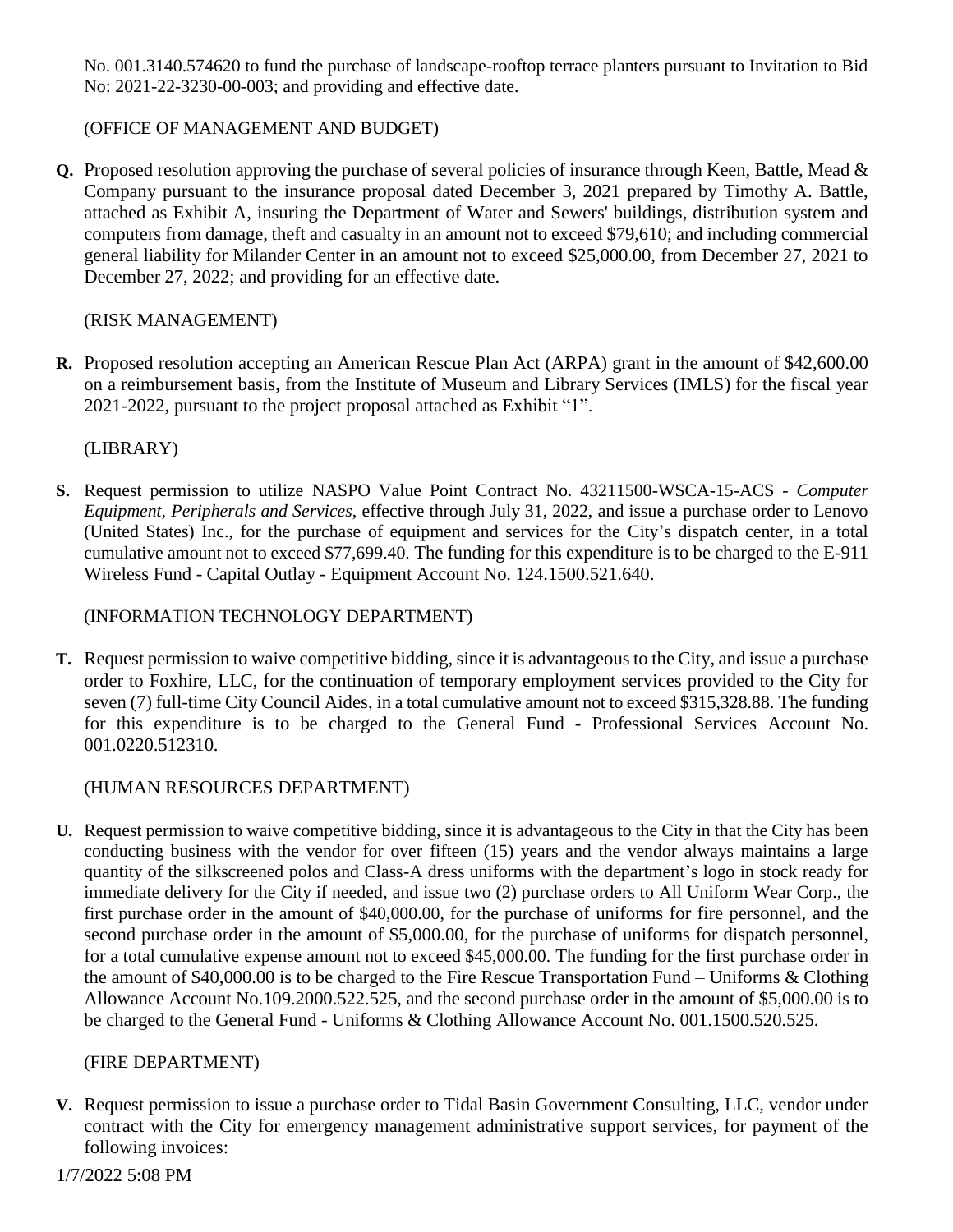- COHIALEAH-03-07 in the amount of \$20,828.75
- COHIALEAH-03-08 in the amount of \$14,731.25
- COHIALEAH-03-09 in the amount of \$14,656.25
- COHIALEAH-03-10 in the amount of \$19,557.50
- COHIALEAH-03-11 in the amount of \$13,510.00
- COHIALEAH-03-12 in the amount of \$13,946.25
- COHIALEAH-03-13 in the amount of \$17,392.50
- COHIALEAH-03-14 in the amount of \$21,305.00

for disaster recovery services related to Hurricane Irma closeout project (DR4337), for a total cumulative amount not to exceed \$135,927.50 On June 25, 2019, the City Council awarded Hialeah Request for Proposal No. 2018/19-8500-36-001 – Emergency Management Administrative Support Services to this vendor for a period of three (3) years, with the option to renew the agreement for up to two (2) consecutive one-year terms. The funding for this expenditure is to be charged to the General Fund - Professional Services Account No. 001.0220.512.310.

### (EMERGENCY MANAGEMENT DEPARTMENT)

- **W.** Request permission to issue a purchase order to Tidal Basin Government Consulting, LLC, vendor under contract with the City for emergency management administrative support services, for payment of the following invoices:
	- COHIALEAH-02-16 in the amount of \$48,300.00
	- COHIALEAH-02-17 in the amount of \$33,191.25
	- COHIALEAH-02-18 in the amount of \$35,886,25

for disaster recovery services related to COVID-19 (DR4486 project), in a total cumulative amount not to exceed \$117,377.50. On June 25, 2019, the City Council awarded Hialeah Request for Proposal No. 2018/19-8500-36-001 – Emergency Management Administrative Support Services to this vendor for a period of three (3) years, with the option to renew the agreement for up to two (2) consecutive one-year terms. The funding for this expenditure is to be charged to the Emergency Disaster - COVID-19 – Professional Services Account No. 001.8500.525.310.

## (EMERGENCY MANAGEMENT DEPARTMENT)

**X.** Report of Scrivener's Error – On December 14, 2021, the City Council approved Resolution numbered 2021-167, approving a professional services agreement between the City of Hialeah and Nexplore, LLC to provide Zumba classes to the participants of the CDBG-Step Ahead Social Enrichment Program. The resolution needs to be amended to reflect *CDBG – Senior Program* as the appropriate program.

## (LAW DEPARTMENT)

**Y.** Report of Scrivener's Error – On December 14, 2021, the City Council approved Ordinance numbered 2021-133 and Ordinance numbered 2021-134, granting certain variances from the zoning code on property located at 14450 Northwest 102<sup>nd</sup> Avenue and the parcel adjacent to that property identified under Folio No. 04-2020-001-0042. The address provided for the parcel identified under Folio No. 04-2020-001-0042 was 8870 West 40<sup>th</sup> Street in the title and Section 1 of each of the ordinances. The address was incorrect and should have been  $40<sup>th</sup>$  Avenue, not  $40<sup>th</sup>$  Street. Accordingly, the title, Section I and any other reference to this parcel in Ordinances Numbered 2021-133 and 2021-134 should be corrected as follows: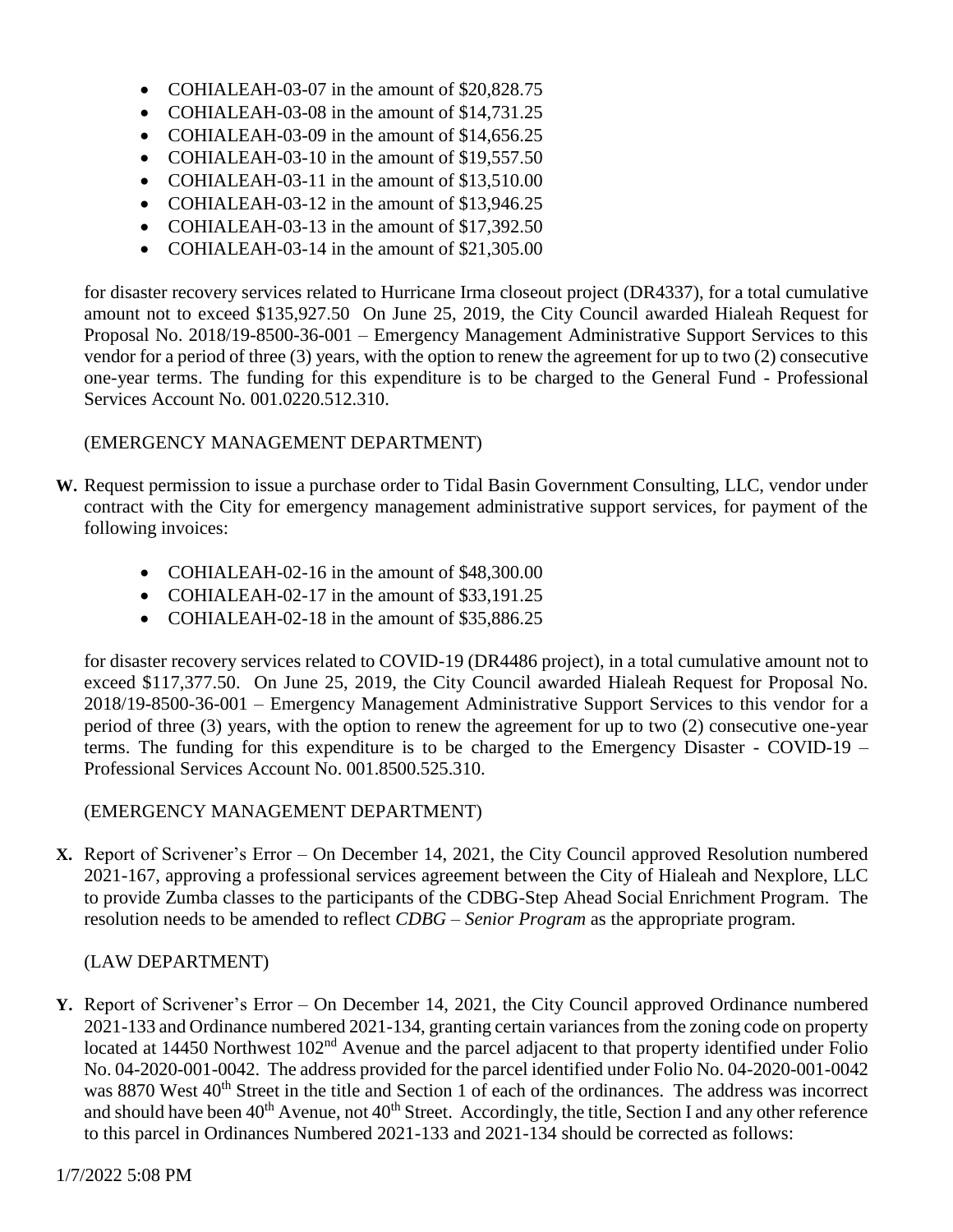*Title:*

## *PROPERTY LOCATED AT 14450 NW 102 AVENUE AND 8870 WEST 40 AVENUE, HIALEAH, ZONED MH (INDUSTRIAL DISTRICT).*

*Section 1:* 

*Property located at 14450 N.W. 102 Avenue and 8870 West 40 Avenue, Hialeah, zoned MH (Industrial District) and legally described in attached Exhibits "A" and "B"*

# (LAW DEPARTMENT)

**Z.** Proposed resolution accepting a Division of Library and Information Services (DLIS) American Rescue Plan Act (ARPA) grant from the Florida Department of State, Division of Library and Information Services in the amount of \$72,341.00, for a term beginning September 3, 2021 and ending September 30, 2022 and further authorizing the Mayor and the City Clerk, as attesting witness, on behalf of the City, to enter into the DLIS Florida ARPA grant agreement, attached as Exhibit "1".

(LIBRARY)

# **10. ADMINISTRATIVE ITEMS**

**10 A.** First reading of proposed ordinance amending the Hialeah Code of Ordinances Chapter 18, entitled "Businesses", Article II. "Carnivals, Shows and Exhibits", retitled as "Special Events"; and amending §18-26 "Definitions"; §18-27 "Prohibited and Restricted Conduct"; §18-28 "Financial Statement"; §18- 30 "Additional Rules"; and creating § 18-31 "Permit For Special Events Other Than Carnivals"; and § 18- 32 "Prohibitions"; providing for the permitting of organized special events and assemblies on government or private property of fifty (50) persons or more for monetary gain on private property or within City facilities; for public advocacy upon private or government property, which is not for monetary gain and for the purpose of allowing free expression; providing for an application process to mitigate noise, sound, lighting and traffic to provide for the public safety and welfare; review by the Cultural Affairs Council regarding applications for monetary gain; and approval by the City Council to conduct the special event; repealing all ordinances or parts of ordinances in conflict herewith; providing for penalties for violation hereof; providing for a severability clause; providing for inclusion in the code; and providing for an effective date.

# (ADMINISTRATION)

# **THE ITEM IS POSTPONED UNTIL JANUARY 25, 2022**

**10 B.** First reading of proposed ordinance amending Chapter 2 entitled "Administration", Article III. entitled "Boards, Commissions and Committees", Division 3 "Cultural Affairs Council" Sections 2-641 "Established", 2-642 "Composition and Term of Service", 2-643 "Meetings", 2-644 "Duties and Powers", and creating a new Section 2-645 "Meetings; Quorum and Voting; Attendance Requirements; "Rules of Procedures; Minutes"; repealing all ordinances or parts of ordinances in conflict herewith; providing penalties for violation hereof; providing for a severability clause; providing for inclusion in the code; and providing for an effective date.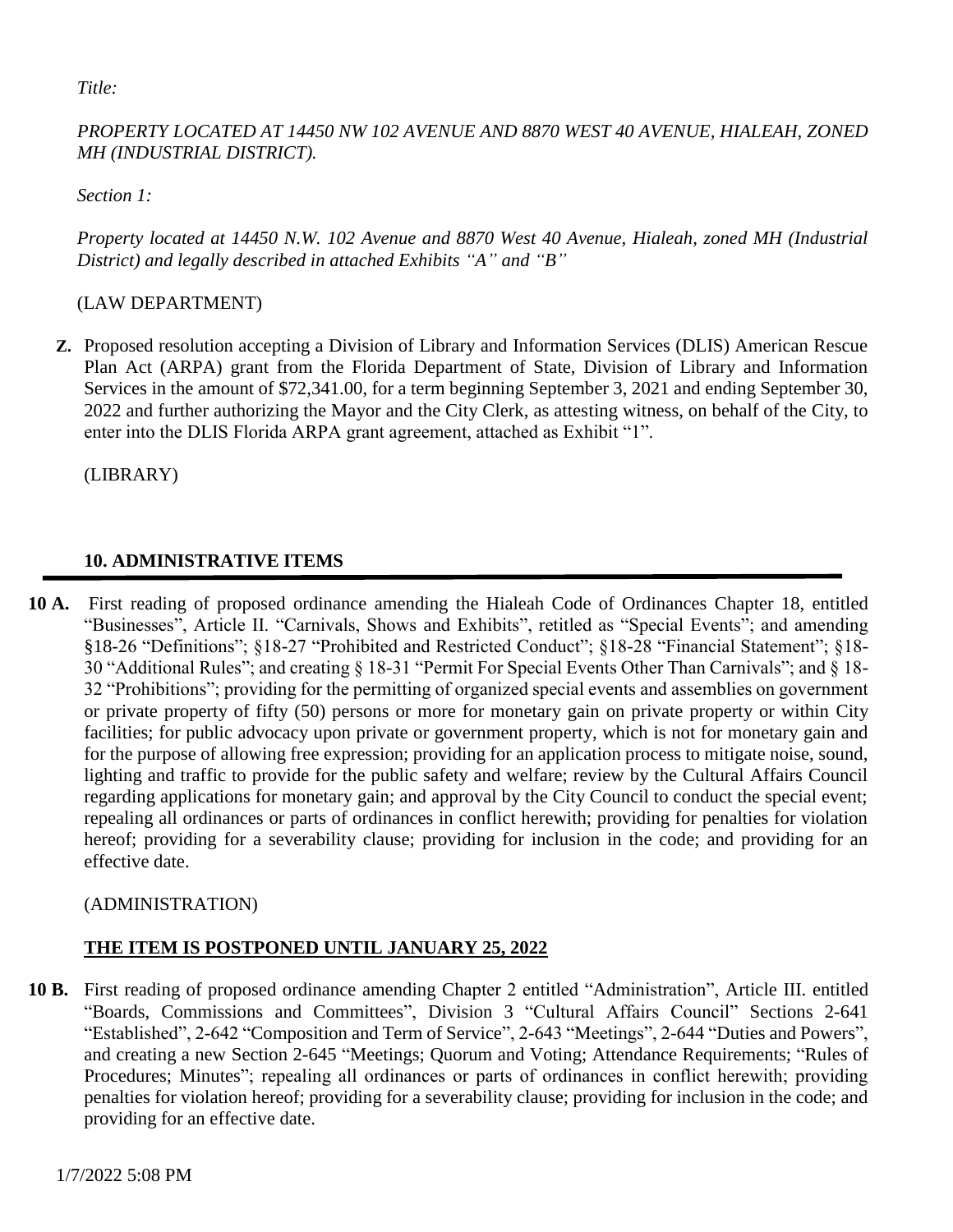### (ADMINISTRATION)

### **THE ITEM IS POSTPONED UNTIL JANUARY 25, 2022**

**10 C.** First reading of proposed ordinance amending the Hialeah Code of Ordinances Chapter 18, entitled "Businesses", Article VI. "Peddlers, Solicitors, Itinerant Vendors", Division 2. "Peddlers, Itinerant Vendors"; §18-311 "Retail Sales from Tents"; repealing all ordinances or parts of ordinances in conflict herewith; providing for penalties for violation hereof; providing for a severability clause; providing for inclusion in the code; and providing for an effective date.

### (ADMINISTRATION)

## **THE ITEM IS POSTPONED UNTIL JANUARY 25, 2022**

**10 D.** First reading of proposed ordinance amending Chapter 70 entitled "Retirement and Pensions", Article VII. "Elected Officials", Division 1 "Generally", Section 70-529 "Oversight Committee" of the Code of Ordinances of the City of Hialeah, to eliminate the Finance Director and Council Member as Oversight Committee Members; providing for appointment of the City Treasurer by the City if the City Clerk is not a member of the Elected Officials Retirement System; and providing for retention of a financial or pension advisor by the committee; repealing all ordinances or parts of ordinances in conflict herewith; providing penalties for violation hereof; providing for severability clause; providing for inclusion in the code; and providing for an effective date.

(ADMINISTRATION)

## **11. BOARD APPOINTMENTS**

**11 A**. Proposed resolution, re-appointing **Clayton Warren Angus** to the Personnel Board of the City of Hialeah, as the International Association of Firefighters and the Fraternal Order of Police appointment, for a two (2)-year term ending on January 14, 2024.

(INTERNATIONAL ASSOCIATION OF FIREFIGHTERS) (FRATERNAL ORDER OF POLICE)

**11 B.** Proposed resolution re-appointing **Juan Junco** to the Board of Commissioners of Hialeah Housing Authority of the City of Hialeah, Florida for a four (4)-year term ending on February 14, 2026.

(MAYOR BOVO)

**11 C.** Proposed resolution reappointing **Fara Alvarez** to the Board of Commissioners of Hialeah Housing Authority of the City of Hialeah, Florida for a four (4)-year term ending on February 14, 2026.

(MAYOR BOVO)

### **12. UNFINISHED BUSINESS**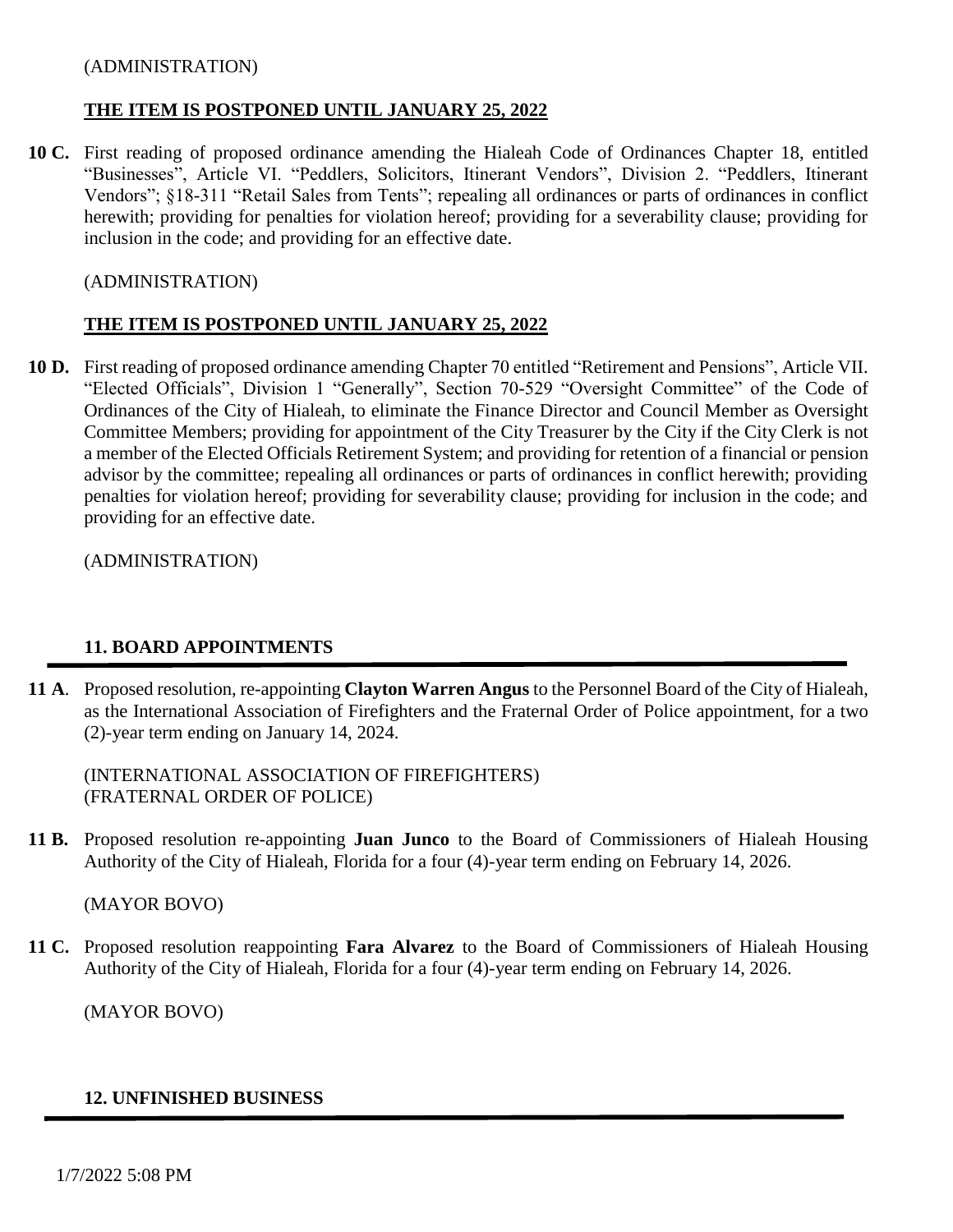#### **14. ZONING**

### **PLANNING AND ZONING**

**PZ 1.** Second reading and public hearing of proposed ordinance rezoning from R-1 (One-Family District) to R-3-3 (Multiple-Family District); granting a Special Use Permit (SUP) pursuant to Hialeah Code of Ordinances § 98-1630.8, to allow the expansion of the Neighborhood Business District Overlay, on the 0.63-acre easternmost portion of the site to allow the development of a three-story mixed use building including 5,000 square feet of retail and 12 multifamily units; granting a variance permit to allow 5 feet south side setback, where 10 feet are required for the development of a two-story/100-unit multifamily development on the 4.27-acre westernmost portion of the site; allow 10 feet north side setback, where 15 feet are required on the 0.63-acre easternmost portion of the site; and allow 50 parking spaces, where 52 parking spaces are required on the mixed use portion of the site, all contra to Hialeah Code of Ordinances §§98- 590, §98-1630.3 (e)(2), and 98-2189 (16)(a) and (b). **Property located at 7450 West 4 Avenue, Hialeah, zoned R-1 (One-Family District)**. Repealing all ordinances or parts of ordinances in conflict herewith; providing penalties for violation hereof; providing for a severability clause; and providing for an effective date.

*On December 14, 2021, the City Council approved the item on first reading. Second reading and public hearing is scheduled for January 11, 2022.*

*On December 8, 2021, the Planning and Zoning Board recommended approval of the item.* 

*Registered Lobbyists: Hugo P. Arza, Esq., and Alejandro J. Arias, Esq., 701 Brickell Avenue, Suite 3300, Miami, Florida 33131, on behalf of Prestige Builders Construction Management, LLC.*

*Planner's Recommendation: Approval* 

*Property Owner: The Salvation Army, 1424 NE Expressway, N.E, Atlanta, GA 30329.*

**PZ 2.** Second reading and public hearing of proposed ordinance granting a Conditional Use Permit (CUP) pursuant to Hialeah Code of Ordinances § 98-181 to allow an elementary school with an enrollment of 96 students within a facility that also includes a daycare with an enrollment of 139 children operating on the first and second floor of an existing shopping plaza. **Property located at 585 East 49 Street and 590 East 50 Street, Hialeah, zoned C-1 (Restricted Retail Commercial District).** Repealing all ordinances or parts of ordinances in conflict herewith; providing penalties for violation hereof; providing for a severability clause; and providing for an effective date.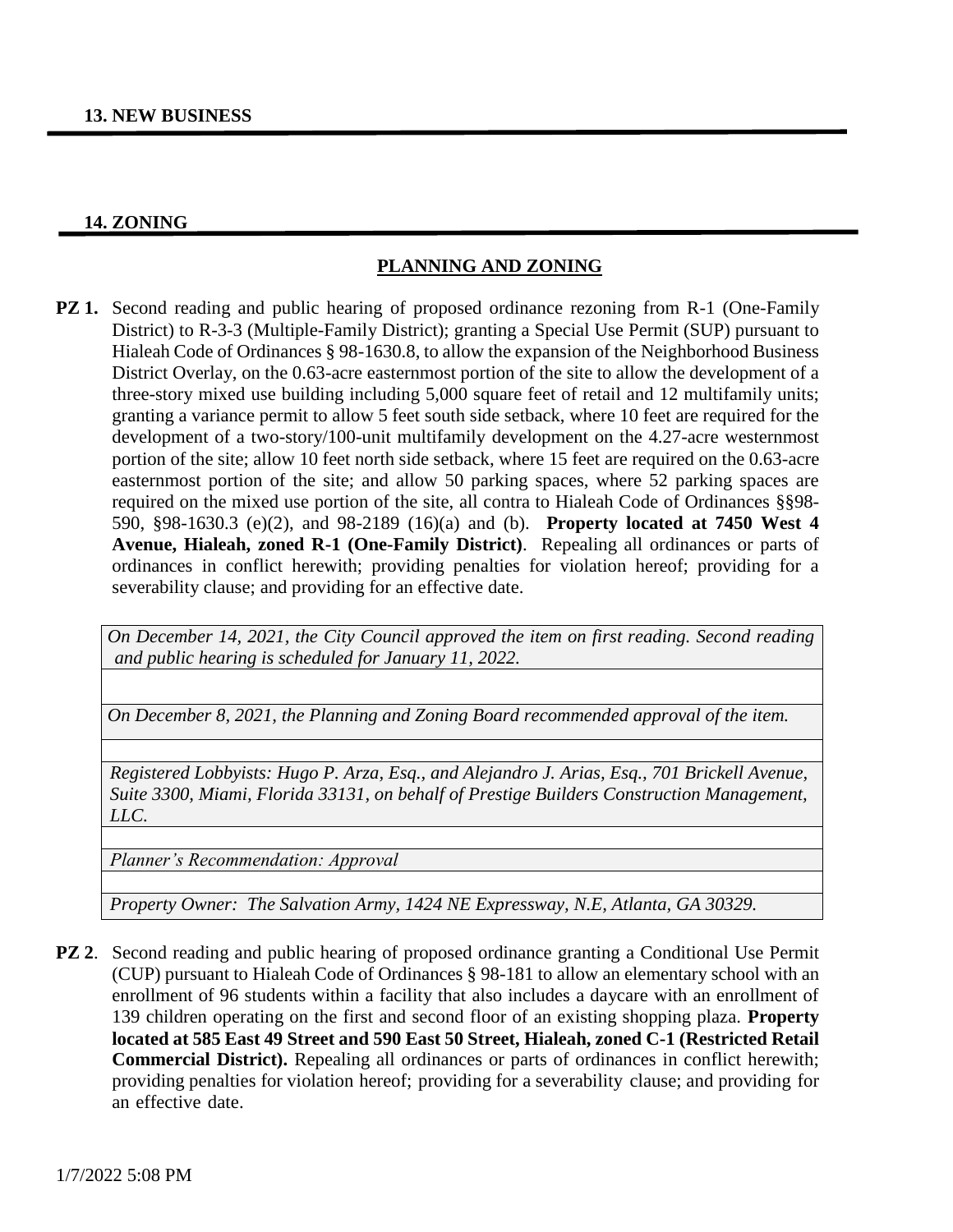*The following language was removed from the proposed ordinance after the City Council's approval of the proposed ordinance on first reading:*

*that also includes other businesses not related to the school (two office bays on the second floor and a manual carwash on the first floor).*

*On December 14, 2021, the City Council approved the item on first reading. Second reading and public hearing is scheduled for January 11, 2022.*

*On December 8, 2021, the Planning and Zoning Board recommended approval of the item subject to Declaration of Restriction (DOR) limiting the number of students and incorporating the traffic report's circulation plan.*

*Registered Lobbyist: Ceasar Mestre, Esq., 8105 NW 155 Street, Miami Lakes, Florida 33016, on behalf of International Children's Academy Inc.*

*Planner's Recommendation: Approval subject to Declaration of Restriction (DOR) limiting the number of students and incorporating the traffic report's circulation plan.*

*Property Owner: (1) International Children's Academy Inc., 585 East 49 Street, Hialeah, Florida 33013. (2) Mirtha Rodriguez, 8032 NW 164 Terrace, Miami Lakes, Florida 33016.*

**PZ 3.** Second reading and public hearing of proposed ordinance granting a Conditional Use Permit (CUP) pursuant to Hialeah Code of Ordinances § 98-181 to allow an elementary school including kindergarten, first grade and second grade within a 950 square foot bay, with a maximum of 25 students and 3 teachers, in conjunction with the existing daycare accommodating 28 children and 4 teachers within a contiguous 1,900 square foot bay. **Property located at 6815-6895 West 4 Avenue, Bays 6879, 6873 and 6887, Hialeah, zoned C-2 (Liberal Retail Commercial District).** Repealing all ordinances or parts of ordinances in conflict herewith; providing penalties for violation hereof; providing for a severability clause; and providing for an effective date.

# **ITEM IS POSTPONED UNTIL JANUARY 25, 2022, PER THE APPLICANT'S REQUEST.**

*On December 14, 2021, the City Council approved the item on first reading. Second reading and public hearing was scheduled for January 11, 2022.*

*On December 8, 2021, the Planning and Zoning Board recommended approval of the item.*

*Planner's Recommendation: Approval.*

*Property Owners: (1) Tevere Apartments LLC (2) Victor J. Barone TRS, 2014 Barone Family Trust (3) Vivian Barone TRS*

 *(4) Pasqueale Digiorgio, 1471 Agua Avenue, Coral Gables, Florida 33156*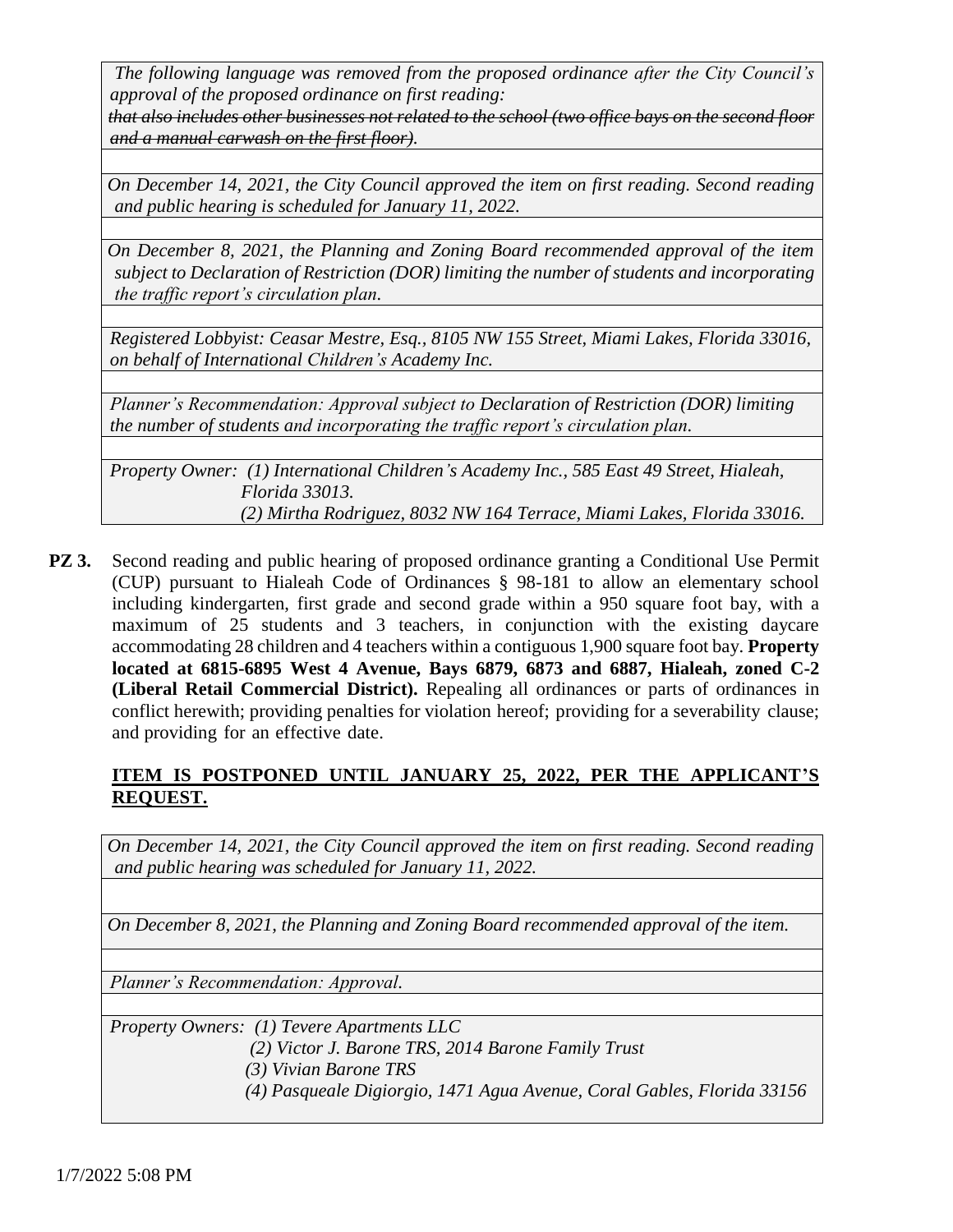**PZ 4.** Second reading and public hearing of proposed ordinance granting a Special Use Permit (SUP) pursuant to Hialeah Code of Ordinances §98-161 to allow harboring of live lobsters within a property zoned M-1 (Industrial District) where this type of use is not specified as a permitted use in the M-1 (Industrial District) zoning district. **Property located at 3171 East 10 Avenue, Hialeah, zoned M-1 (Industrial District)**. Repealing all ordinances or parts of ordinances in conflict herewith; providing penalties for violation hereof; providing for a severability clause; and providing for an effective date.

*On December 14, 2021, the City Council approved the item on first reading. Second reading and public hearing is scheduled for January 11, 2022.*

*On December 8, 2021, the Planning and Zoning Board recommended approval of the item subject to a Declaration of Restrictions (DOR) specifying business operation plan as proffered in connection with the application.*

*Planner's Recommendation: Approval subject to specifying business operation plan as proffered in connection with the application.*

*Property Owner: St Real Estate Investments LLC ZVI Shechter, 6300 NW 72 Avenue, Miami, Florida 33166.*

## **15. FINAL DECISIONS**

**FD 1.** Proposed resolution rescinding City of Hialeah, Fla., Resolution No. 2021-079 (June 8, 2021) approving the final decision of the Planning and Zoning Board, **Decision No. 2020-09** that granted an adjustment on the property to also allow an existing accessory building to remain to reflect the decision of the City Council, on property located at **3050 West 2nd Avenue, Hialeah, zoned R-1 (One-Family District**); and providing for an effective date.

*On December 14, 2021, the City Council tabled the item until January 11, 2022.*

# **NEXTCHARTERSCHOOLOVERSIGHTCOMMITTEEMEETING: Tuesday,February 22,2021 at 6:30 p.m.**

**NEXT CITY COUNCIL MEETING: Tuesday, January 25, 2021 at 7:00 p.m.**

Anyone wishing to obtain a copy of an agenda item should contact the Office of the City Clerk at (305) 883- 5820 or visit at 501 Palm Avenue,  $3<sup>rd</sup>$  Floor, Hialeah, Florida, between the hours of 8:30 a.m. and 5:00 p.m.

 Persons wishing to appeal any decision made by the City Council, with respect to any matter considered at the meeting, will need a record of the proceedings and, for such purposes, may need to ensure that a verbatim record of the proceedings is made, which record includes the testimony and evidence upon